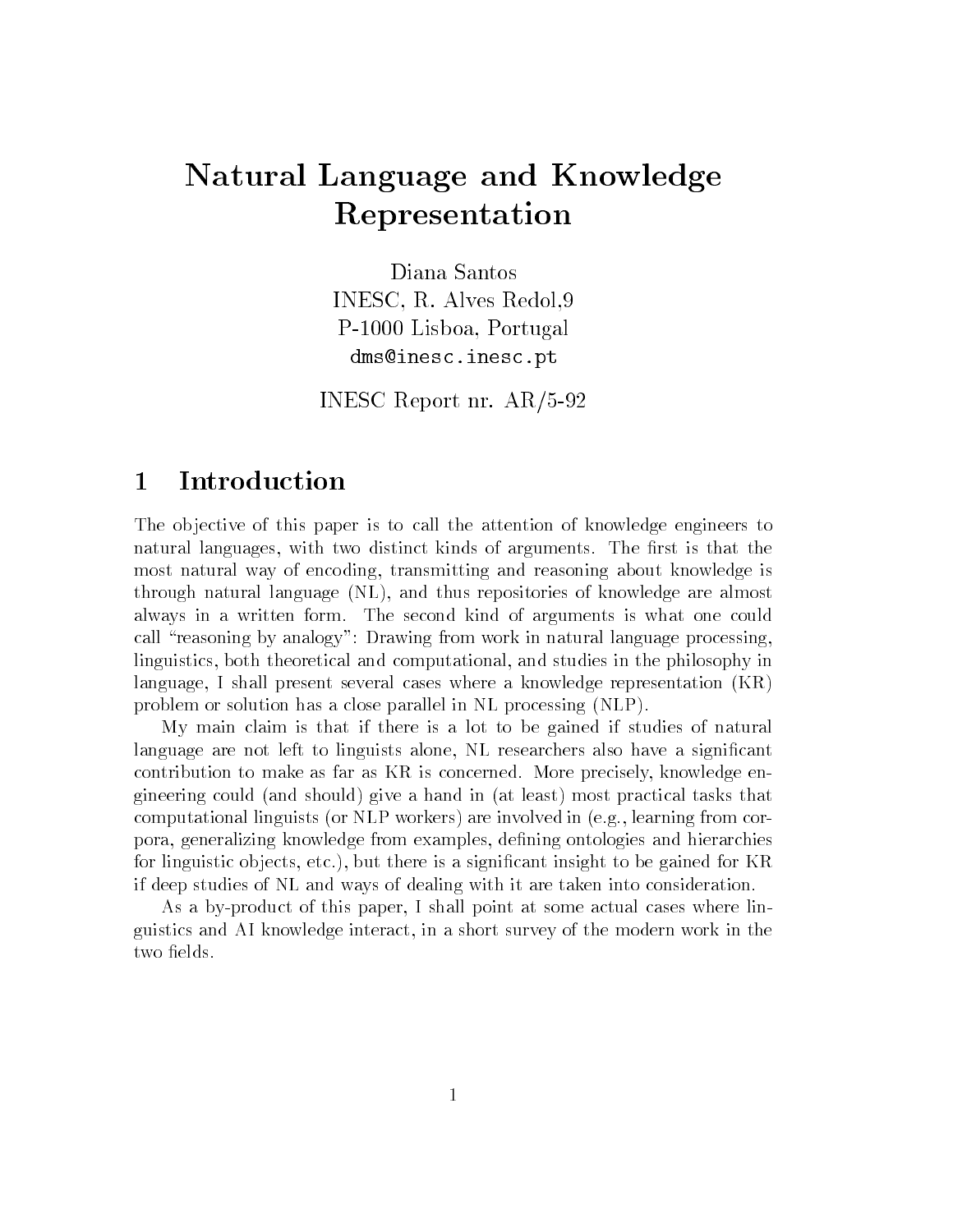### Interdependency between knowledge and lan  $\overline{2}$ guage

#### - - -NL as a KR formalism

Natural language is so far the most comprehensive tool for (humans to) encode and reason with knowledge Thus- it could be viewed as the best knowledge rep resentation formalism available. (See [9] and [28] for a similar point). Intuitively, to master a non trivial language is one of the more outstanding features of an intelligent being as such

However- it is rather dicult to say the least to build a system with similar capabilities as those demonstrated by the average NL user- and thus most KR work and a simpler for  $\lambda$  and  $\lambda$  are the reasoning capabilities of  $\lambda$  as the reasoning capabilities of and the phenomena described are concerned- and a production are production implementation tion can be carried out (see [19] on the tradeoff between expressive power and tractability

While much of the knowledge that can be described by these artificial formalisms is "translated" or "explained" in the form of NL (patterns of) sentences that the system is (or not) able to deal with (this is particularly clear for example for the non monotonic reasoning and belief revision camps- it is surprising how few KR researchers have started by studying NL Especially because NL could constitute an important area of validation of AI progress

On the contrary- it is often the case that the case of  $\mu$  is the case that  $\mu$ discarded by a blunt our aimst the way the way handles the way the way need the way number of the state of th  $\mathcal{N}$  being the paradigmatic case  $\mathcal{N}$  - as the paradigmatic case See eggs  $\mathcal{N}$ temporal ontology This is most striking- it seems to me- in the development of ontologies for representation of a particular domain My claim is that while theoretically there is no bound to the partition of a concept space into smaller and smaller units of meaning-dimensional boundary if the smaller  $\mathbb{P}$ units or concepts present (in an observable way) in NL were studied in detail.

To be fair-dimensional behavior  $\mathcal{W}$ my views in the that the instance possess that the state who have been the that the the expressive power of natural language (thus implying that it could and should go beyond it But of course also from this philosophical standpoint- the study of NL properties is a must On the other hand-  is very clear concerning the diere states between the state of the statement of page . It as the state

I distinguish sharply between a natural language which is informal and probably not even completely deputed means of communications are an the real world  $(...)$  and a formal deductive scheme for representing know ledge

And later he goes on Natural language is for communication, the internal language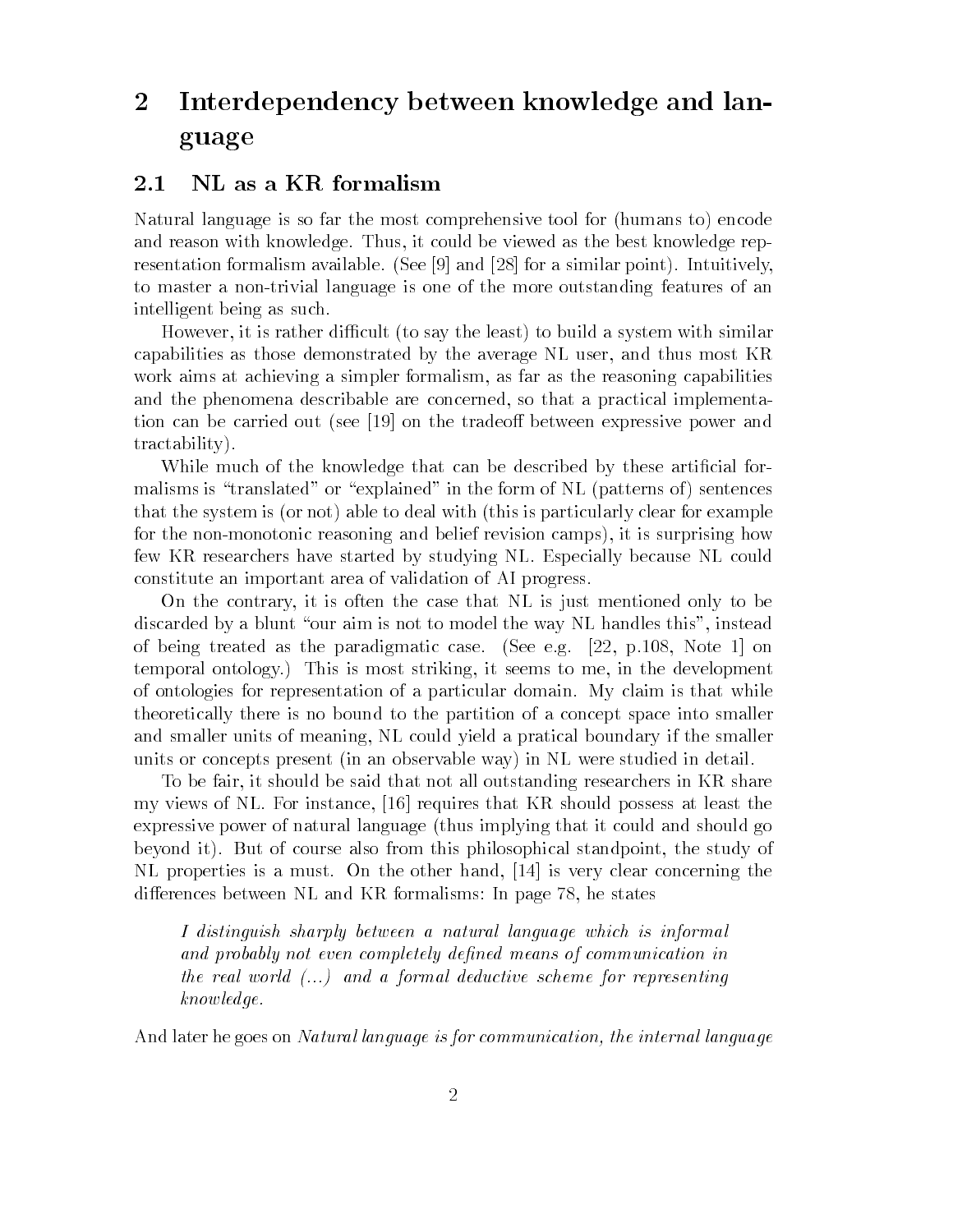of thought is for thinking  $(...)$  These are vastly different requirements and so the languages can be expected to be very dierent- page

 $\mathbf{I}$  in the same page Hayes mentions that looking at the same page Hayes mentions that looking at the same page  $\mathbf{I}$ meanings of English spatial prepositions can be useful- thus reinforcing my claim that- no matter ones theoretical viewpoints- to look at NL as a knowledge source is the right thing to do

Note- One could ob ject to the NL as KR formalism argument by claiming that knowledge representation includes not only declarative knowledge but also ie-contract to process and handle such knowledge-to-process and for the ways to process and for the  $\mathfrak{g}_1$ n does not seem to matter However-Line is ob jection seems to me illustration seems to in two respects: 1) NL understanding does require that the inferences illicited by words and structures be studied; 2) There are procedural descriptions in  $NL$ , as seen blower manuals-communications, executively colorated process which is not as as the second only important for the declarative part of knowledge storing- but also that it is the language for communication of many other kinds of knowledge

#### - - -Is there knowledge independent of language

Another point that should be mentioned in this connection is the fact that dif ferent languages have different realisations of their lexical fields and different languages may implicitly encode different conceptions of the world. (This is usually referred to as Sapirol in the same  $\mu$  as Sapirol in the same  $\mu$  and  $\mu$ leads us to conclude that a KR system is not guaranteed to be independent on the mother tongue of the researchers who build it

A very common example is the distinction animated subject  $\ell$  agent or not. germanic manguages encode it grammatically-connected encourages in the connected and is also a concept that is not concept that is not concept that is not concept that is not concept that is not concept that is not concept to speakers with  $\alpha$ on the contrary- an average English speaker without linguistic training has no clear feeling about aspect

This fact is particularly clear for machine translation researchers- where it has been claimed that there are meaning distinctions that can only be perceived through other languages [30].

## Strong similarities between the two domains

### Compositionality

One of the most pervasive phenomena in natural language is the existence of id iomatic expressions- which are roughly dened as those complex linguistic ob jects phrases- words formed by two or more identiable units- etc whose meaning is that composition and the sense that  $\alpha$   $\mu$  and  $\alpha$  its parts  $\alpha$  is parts  $\mu$  its  $\alpha$ cannot arrive at or deduce the meaning of the whole. Typical examples are "the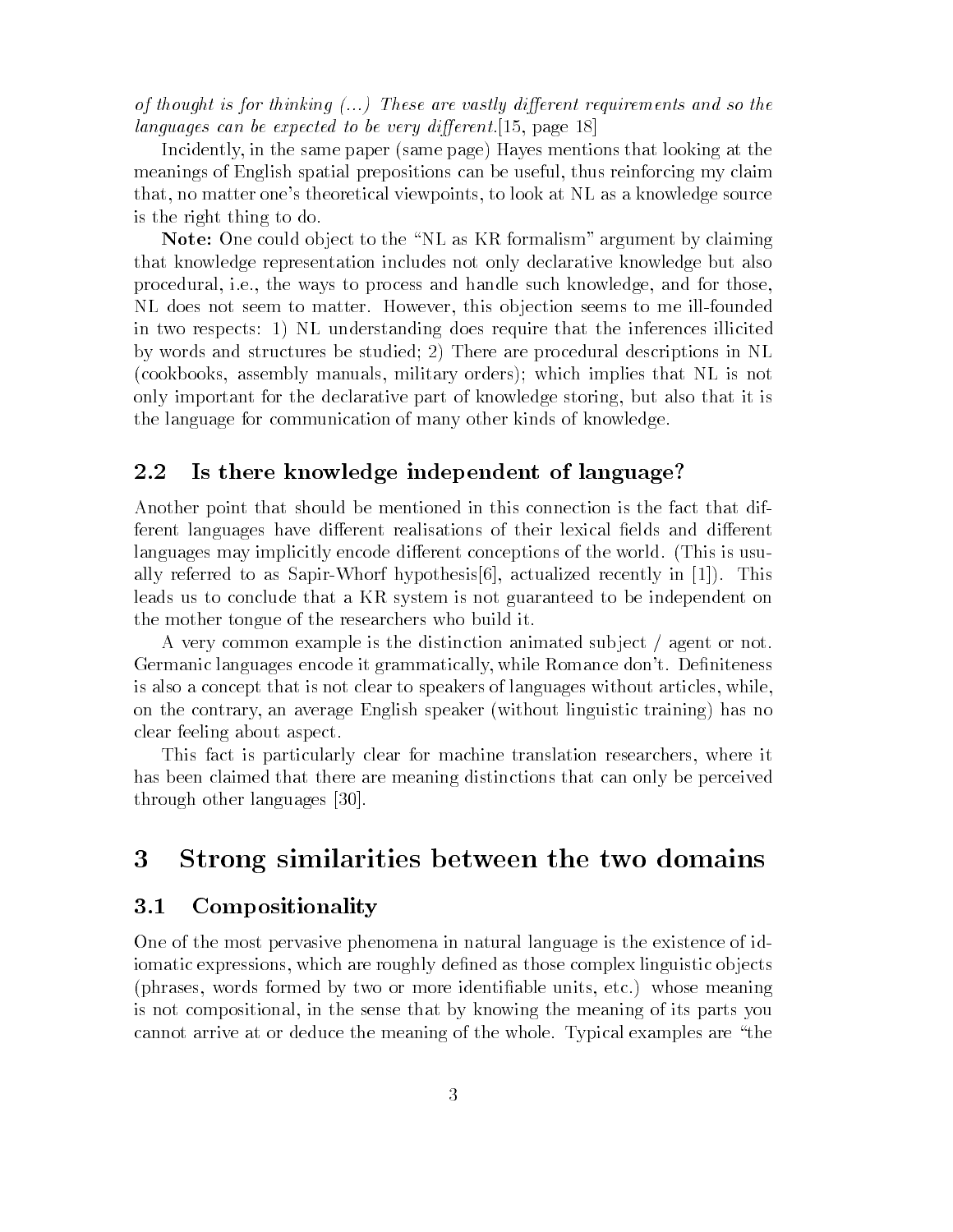coast is coast is to pull strings- is the third company of the bull by the string the bull by the string of th bucket- to help oneself- red herring- software- false friends The degree of idiomaticity varies from expression to expression moreover- it is not true that these phrases have only the idiomatic reading Eg- one can kick a bucket if she likes football and you should not infer that doing this action means instantaneous death

In knowledge representation in general- it is easy to devise situations where knowledge about- say- baking and cakes does not result in knowledge about how to bake a cake Or- if a person knows simultaneously how to drive- and how to jumper on skis- it does not follow askies and cannot in a skill that one can drive in a skill jump This proves that knowledge is also not compositional in a strict sense- and therefore- ways of organizing idiomatic versus non idiomatic uses of language in NLP may be useful in the KR domain as well

#### - - - -Context sensitivity 1: time and place of utterance

Natural languages are highly sensitive to the context- in several ways First of all-there is the reference of  $\mu$  and the referential use of  $\mu$  is the referential use of  $\mu$ natural language Mary- the king of France Then- some words generally belonging to a closed set) can also refer to parameters of the utterance context: definition and the contractions of the contract in the contract of  $\Delta$  and  $\Delta$  pure  $\mu$  and  $\mu$ eg I-menster - this-contrative - this-contract - this-contract - this-contract - this-contract - this-contract - this-contract - this-contract - this-contract - this-contract - this-contract - this-contract - this-contract "that". Demonstratives are so called because they depend both on the context of the utterance and on an accompanying demonstration be it a gesture- or previous text). [26] gives yet a more refined picture of these phenomena.

The knowledge engineer should also be interested in at least a partial index icality of the concepts he is manipulating: They introduce the relationship to an external changing world- and it is not far fetched to imagine that- for the actual connection of a knowledge based system and the real world-based system and the real worldparallelling the several kinds of NL indexicals could be necessary

To be concrete- consider the example of temporal reasoning systems It is clearly important to be able to state and process differently "Today the temperature is 19 degrees Celsius" and "You cannot change things that occurred before today In the rst case- today could and should be replaced by a particular date- but- in the second- today represents a true indexical- having a dierent "value" every day.

#### -Context sensitivity 2: intentions

NL ob jects may also change the meaning drastically depending on the intention (and social context) of the utterance. Generally this is considered to be a matter of pragmatics rather than semantics nonetheless- its correct interpretation is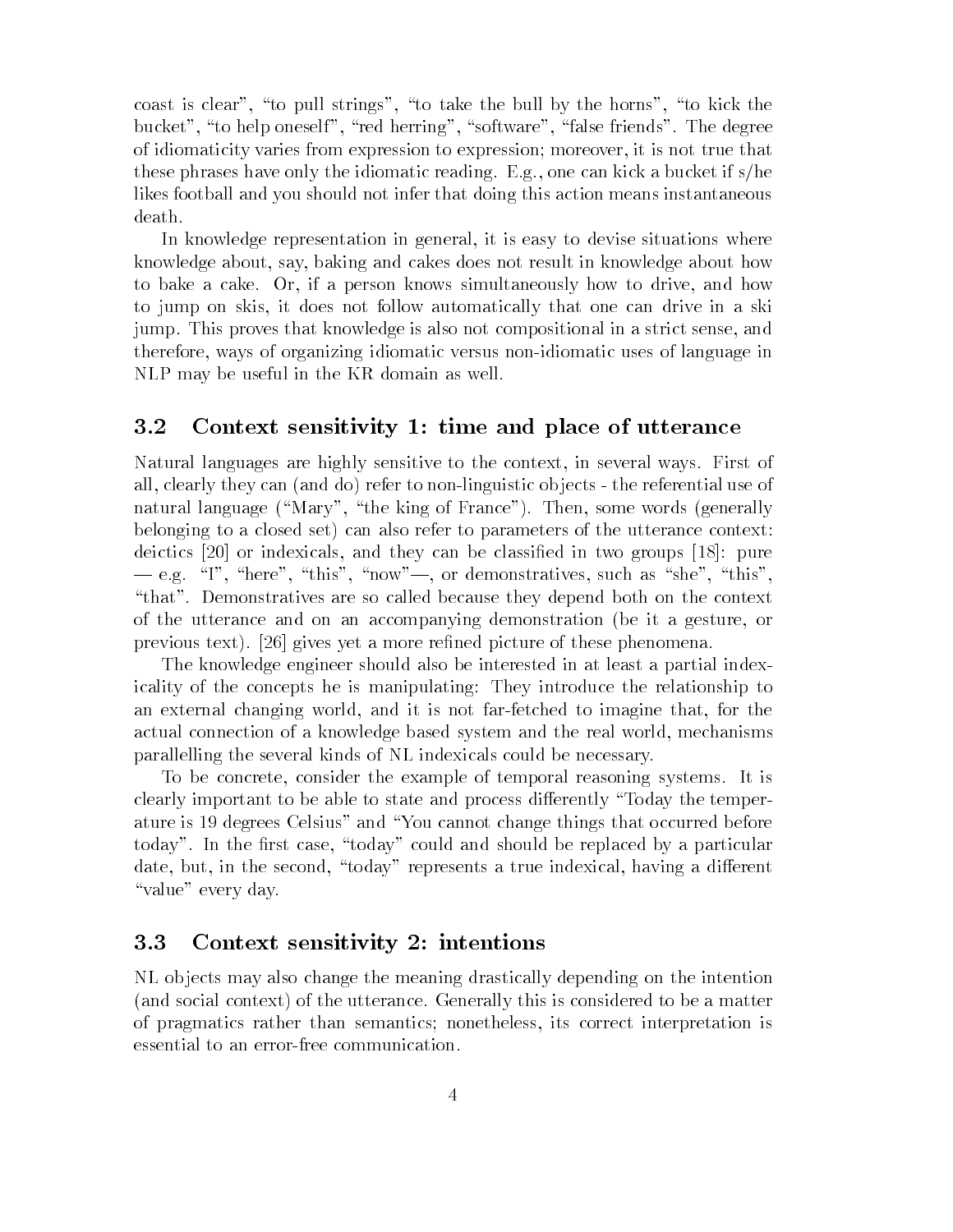This has long been acknowledged in the AI community- and attempts at user modelling and of taking into account the goals of the participants in an intelligent interaction have been pursued for a long time However- $\mathbf{A}$ should also not be forgotten, ignored and the abundance of linguistic clues for  $\alpha$  and  $\alpha$ relations - - - and intonation information in the study of spoken discourse  $|29|$ .

#### - - -Context sensitivity 3: vagueness

Finally- one problem common to formal analyses of NL and KR- which I will exemplare with two distributions of variously and the various of a word of a word of  $\alpha$ That is- many words depend in a more subtle way on the linguistic and non linguistic) context.

Many qualiers- for instance- are relative to some fuzzy notion of average in the domain they qualify see eg - and this clearly has consequences for the subsequent reasoning: for "a big ant" is no contradiction to the common statement that "ants are small".

It is also natural to use when for non exactly overlapping times When they built the 
th Street bridge- a local architect drew up the plans they solved most of their trackets problems taken from 1991, the clients words- wordsthe informal meaning of when could be said to be at the same time- the times described in the two clauses can be sequenced either way

#### -Different levels for different uses

Dictionary developers  $\vert 10 \vert$  know that the very same (objective) level of representation in this case-conceptually partition in the conceptual partition into several partition in the conceptual levels of use A very practical example is a word processor with style critiquing capabilities For obvious reasons-based on a particle part has to part has to be based on a part has to list of only correct word forms The style critiquing function- however- also needs information about common mispelled word forms in order to provide accurate error detection andto furnish correct alternatives It is clear that the two sets of words cannot be merged-because in many instances the same string instances the same string instances the same string in can be a correct word and a mispelled one Egypt at a modern contraction of the Egypt "it is" and a rather common mispelling of the pronoun "its".

Another clear example is the need to distinguish an inflected verb form from the verb representative equations representative process in the representative of the verb inductive angle is then i field have and the collections, and the theoretically disconstructions of associated from the one ascribed to the past form of the verb LIE... This should come as no surprise to the KR researchers with the Monday with the the distinction of between terminological and assertional knowledge  $([21])$ .

In addition-dition-dition-dition-disk and the shown in the shown in the shown in  $\mathbf{I}$ sistent-possessiert-better- possesse dierent sets die regioner worden versierte beliefs word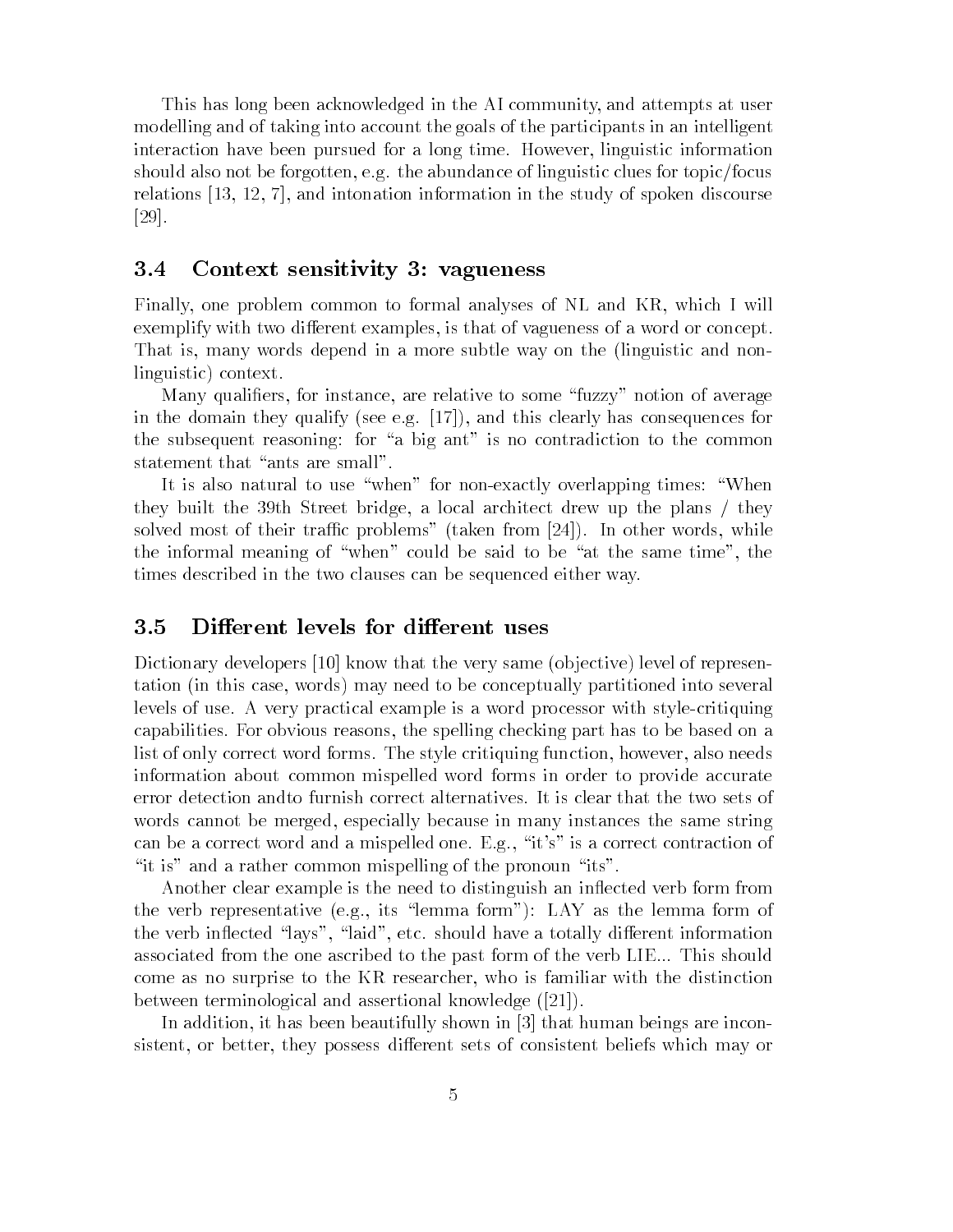may not be consistent among them Moreover- it seems that- again- those sets of beliefs are dependent on the contexts of their use It is thus acknowledged that no global consistency can model an intelligent agent (see also  $[25]$ ). Models of inconsistent sets of knowledge about the "same" object are therefore common to both NLP and KR in general

#### Conclusion  $\overline{4}$

I have presented two lines of argument of why NL should be a main concern for KR researchers- the rst philosophical- the second essentially practical I want now to survey the literature either where related points are made or work using both linguistic and AI knowledge is described

The claim that AI researchers should learn from linguistics is not new (see  $[27]$ ) for an excellent defence of it Generally-independent defence of  $\alpha$ case where AI researchers are using NL There are nevertheless noteworthy ex ceptions 

For knowledge representation purposes- the following examples used linguis tic theories and/or data:  $[11]$  used a theory of natural language meaning as a  $f(x) = f(x) + f(x)$  and  $f(x) = f(x) + f(x)$  as different repositories such as different repositories such as different repositories such as different repositories such as different repositories and  $f(x) = f(x) + f(x)$  and  $f(x) = f(x) + f(x)$  and tionaries and thesauri to represent background knowledge- presenting moreover a formal representation of this concept for NL understanding

For linguistic purposes- the following examples use KR techniques on pur  $\mathbf{1}$  are assumed to the surveyed at  $\mathbf{1}$  are assumed to the surveyed of  $\mathbf{1}$ cal ontologies and interesting called by AI work More particularly-state in the More particularly and the HPSG Head driven Phrase Structure Grammar school is investing in KR formalisms in order to produce the grammark theory conducts indicated module (cost) ( ) while ( ) ) uses classication based KR systems to understand NL instructions Last but not least- non monotonic logics have recently started to be used for linguistic description-between the papers in the papers in the papers in the papers in the papers in the papers in the papers in

Finally- an historical remark is in place many- if not most- of the early KR formalisms had natural language understanding as goal- as so notable researchers as quilliance and windows and windows and windows and windows and windows and windows and windows and windows

still-the think it is just fair to say that the typical Kress fair that the two typical C NL researcher never think about each other in the (albeit so similar) problems they have to face everyday

## Acknowledgements

In that  $\mathcal{M}$  is granting measurements of the PhD scholarship-border  $\mathcal{M}$ general support of my studies This paper has benetted from discussions with Jan Engh and Jose Carlos Medeiros- and also from an anonymous referee of the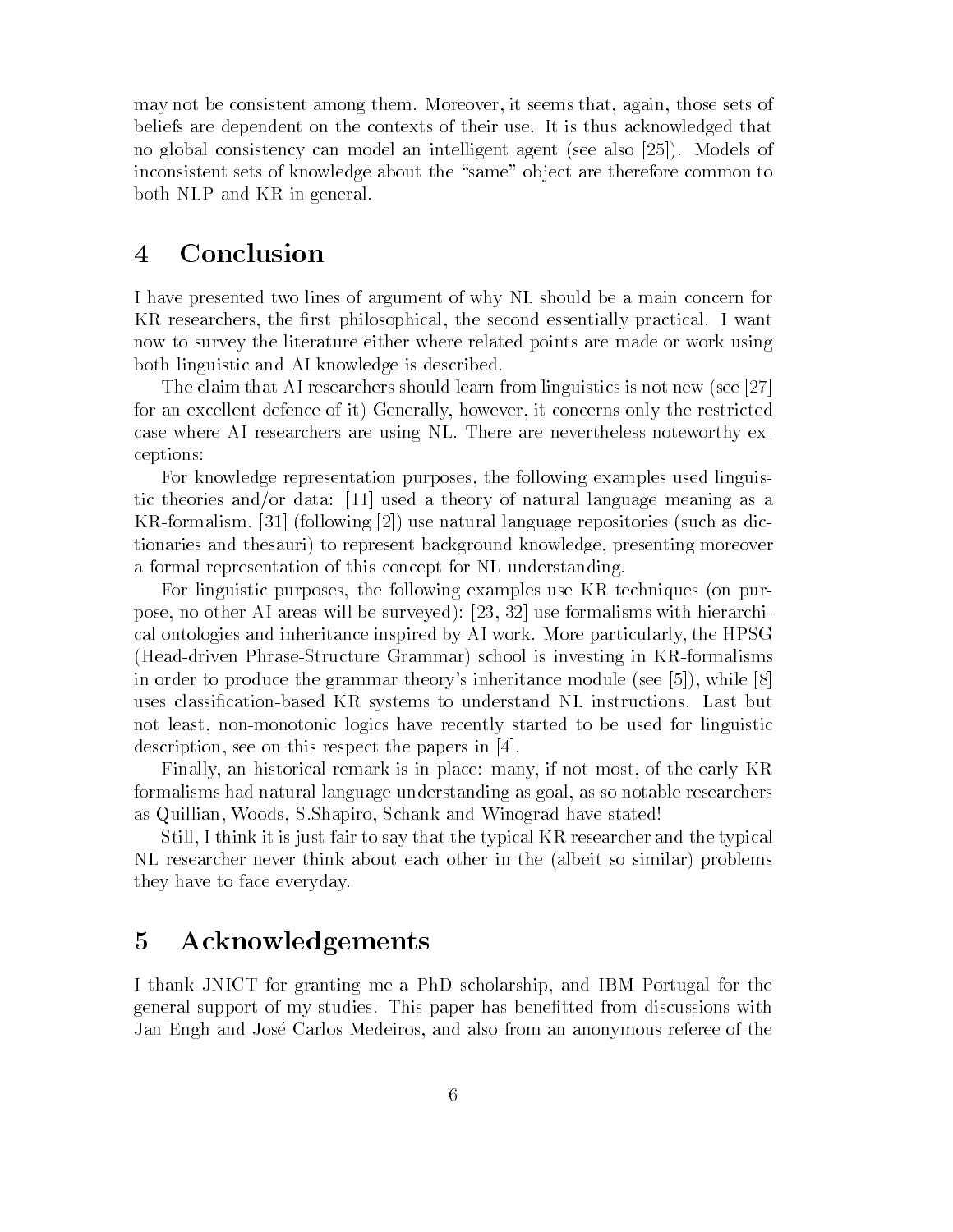ercime work in France Part in May 2016, which is a fine in May 2016, which is a set of the set of the set of t which proceedings this paper appears in an extended abstract format.

# References

- , and and assessment in the station of the station and provided and and Aspector and the station physics- in Peter Cole ed- Radical Pragmatics- Academic Press- 
pper contract to the contract of the contract of the contract of the contract of the contract of the contract of the contract of the contract of the contract of the contract of the contract of the contract of the contract
- Binot- Jean Louis Karen Jensen A Semantic Expert Using an Online standard Pittionary-, the processed and the part of the provision of the contract  $\sim$ search Center-Center-Center-Center-Center-Center-Center-Center-Center-Center-Center-Center-Center-Center-Cente
- is a response to the rigor mortism and the rigor and the rigor and the state of the state of the state of the s article intelligence-intelligence-intelligence-intelligence-intelligence-intelligence-intelligence-intelligenc
- Calder- Jo Michael Morreau Reader in Nonmonotonic Logic in Linguistic Description- The Third European Summer School in Language- Logic and Information- Saarbruecken- August -
- Carpenter- Bob Carl Pollard Inclusion- disjointness and choice the logic of the process classication in Proceedings of the control meeting of the  $\mathcal{A}$ access the contract of the contract of the contract of the contract of the contract of the contract of the contract of the contract of the contract of the contract of the contract of the contract of the contract of the con
- Carroll- JB Language Thought and Reality Selected Writings of Benjamin Lee Whorf- MIT Press-
- Davison- Alice Syntactic markedness and the denition of sentence topicand the set of the set of the set of the set of the set of the set of the set of the set of the set of the set
- , a representation representation for the contraction of  $\mathbf{r}_1$  is a representation for  $\mathbf{r}_1$  . ceedings of the th Annual Meeting of the ACL- 

- pp
- Ejerhed- Eva Lars Erik Janlert Representing Time in a Natural Lan guage Processing Systems (Polyneinistics-Systems-Programmine) Processings-- Umea de la Caractería de la Caractería de la Caractería de la Caractería de la Caractería de la Caractería d
- Engh- Jan Normalisation in Language Industry Some Normative and De scriptive Aspects of Dictionary Development-Development-Development-Development-Development-Development-Develo way- Oslo-
- is a france-from the community of the community of the control of the control and the control of the control o the representation of knowledge-be-controlledge-be-controlledge-be-controlledge-be-controlledge-be-controlledgeuary 
- pp
- Ha jicova- Eva Petr Sgall From Topic and Focus of a Sentence to Linking in a Text- in BG Bara and G Guida eds- Computational Models of Natural Language Processing- Elsevier North Holland-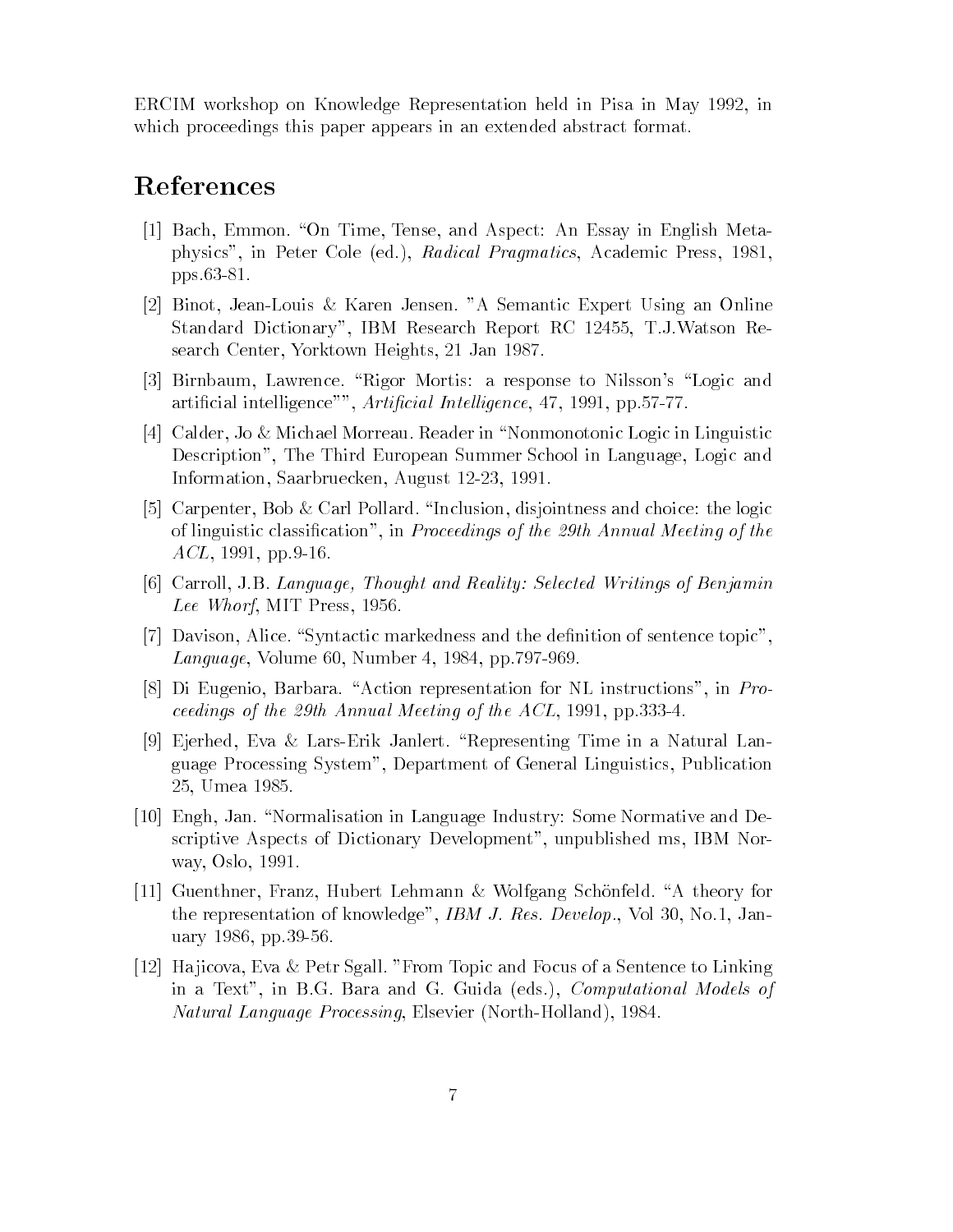- , a is a community that is easily a function to function to a controller and mathematic arrangements of the co 1985.
- Hayes- Patrick Some Problems and Non Problems in Representation The ory-bend and all the conference-organisation of the conference-organisation of the conference-organisation of the conference-organisation of the conference-organisation of the conference of the conference organisation of t
- is-i patrick J The Second Naive Physics And Animatic Manifesto- In June 1999, In June 1999, In June 1999, In J RC Moore eds- Formal Theories of the Commonsense World- Ablex recovered to the corporation of the corporation of the corporation of the corporation of the corporation of the corporation of the corporation of the corporation of the corporation of the corporation of the corporation of
- Hirst- Graeme Ontological assumptions on knowledge representation- in Brachman- Levesque and Reiter eds- Proceedings of the First Interna tional Conference on Principles of Know ledge Representation and Reasoning reconcerns to the contract of the contract of the contract of the contract of the contract of the contract of the contract of the contract of the contract of the contract of the contract of the contract of the contract of
- Kamp- Hans Events- Instants and Temporal Reference- in B!auerle- R-Egli- U and A von Stechow- Semantics from Dierent Points of View-Springer Verlag Berlin Heidelberg 

- pps
- Kaplan- D Demonstratives An Essay on the Semantics- Logic- Meta physics and Epistemology of Demonstratives and Other Indexicals- Draft No- UCLA xerox-
- Levesque- Hector J Ronald J Brachman A Fundamental Tradeo in Knowledge Representation and Reasoning Revised Version- in Brachman-Ronald J Hector J Levesque- eds- Readings in Knowledge Representa tion- Morgan Kaufmann Pubs- 
- pp
- Lyons- John Introduction to Theoretical Linguistics- Cambridge University Press-
- Mac Gregor- Robert The evolving technology of classication based knowl edge representation systems- in John Sowa ed- Principles of Semantic Networks Explorations in the Representation of Know ledge- Morgan Kauf man- 

- pp
- matermotors and Drew A temporal Logic for About Processes and About Processes and About Processes and About Pro recognition of the second complete state of the second control of the second control of the second control of t
- , and the compact the context of the context context context is the context of the context of the context of the pressing generalizations in unication based formalisms- in Proceedings of the Fourth Conference of the European Chapter of the ACL- April - pp
- , and was and mark steedman Temporal Reference and Temporal References and Temporal References ence-in and we compute the computation of the computation of the computation of the computation of the computation
- is in a constant article in the constant international international international international international - pp
- Oberlander- Jon Reid The Semantics of Temporal Indexicals- PhD thesis-University of Edinburgh-University of the University of Edinburgh-University of Edinburgh-University of Edinburgh-